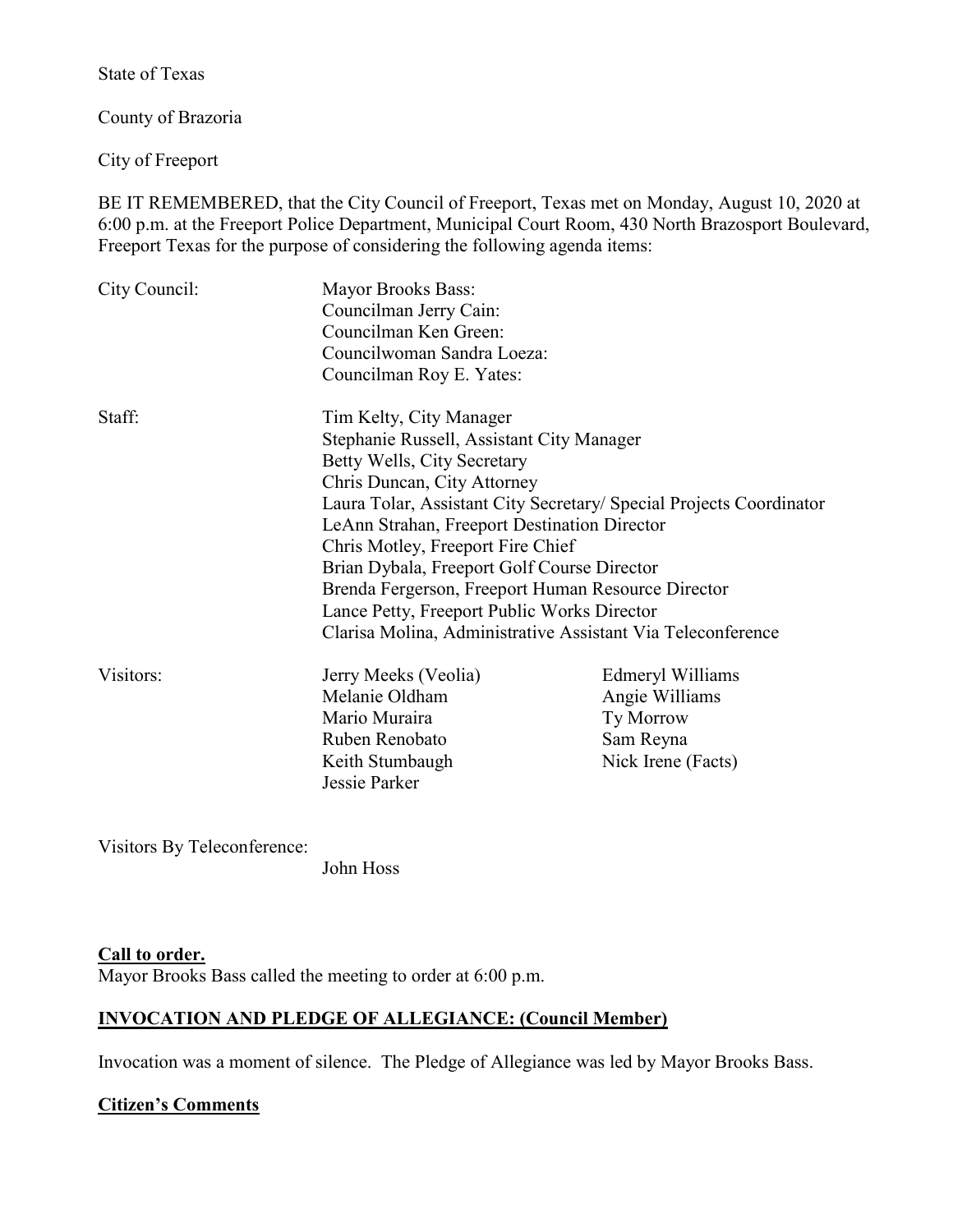Melanie Oldham 922 West  $5<sup>th</sup>$ , had several questions for Council: 1). Will there be department by department discussion tonight? 2) Is the three percent merit raise for everyone, including department heads? 3) Is there money to design and build the promised Community Center, in the budget? 4) Can you explain the \$150,000.00 transfer from water/sewer fund being transferred to the general fund. 5) How much will be paid out to the Heritage House renovation? 6) DOW money, where will this be used? 7) Why do water rates need to be raised to sixteen percent? 8) What are the capital projects?

Mayor Bass told Melanie Oldham we will go through the budget, and we will discuss the questions as they come up.

City Manager Tim Kelty said that the budget is one of the most important things that the city council does on an annual basis. He said that the budget is strong. He said that we have been working on this for several months.

# **REGULAR SESSION**

### Budget Presentation for Fiscal Year 2020-2021.

Assistant City Manager, Stephanie Russell presented to council the Budget Presentation for Fiscal Year 2020-2021. She said that this started with the Strategic Plan. She spoke on the streets and drainage being a major goal for the city, along with, solid waste, city hall renovations, city financial software, electronic record, and grant funding. She said that the budget has been put together conservatively because we are uncertain of the impact from the COVID-19 pandemic. She spoke on the utility fund and the repayment to the general fund for the two plus million that the city has put into the utility fund for the past three years. Miss Russell, went through the budget, she gave page numbers for several accounts. She also said there is a summary of the DOW money and how it was used. Miss Russell said that the next step will be to set and propose the tax rate and public hearing. That date will be set at the August 17 council meeting. There will be a workshop for streets and drainage projects on August 31, and the hearings for the Budget and Tax Rate will be September 8, the deadline to approve the Tax Rate to be on the consolidated tax bill is September 20.

Mayor Brooks Bass said that from the last meeting the NNR (No New Revenue) percentage has changed, from the Appraisal District and Ro'Vin Garrett, he asked if there is a something to show the comparison of the two? Miss Russell shared this this information. She also said that this information is on the City's website.

Councilwoman Loeza asked if staff was recommending no new revenue rate, and Stephanie Russell said correct, staff is recommending the No New Revenue Tax Rate.

Mayor Bass asked if anyone had questions on the proposed tax rate, that we are looking at now. There were no questions.

Councilwoman Loeza asked if the sixteen percent rate increase on the water can be split between now and future year increases, instead all at once. She also asked about the Senior Citizen discount. Ms. Russell said that she would look at this option.

Ruben Renabato asked about the sixteen percent increase and how much revenue it will generate, and how many water meters this will affect.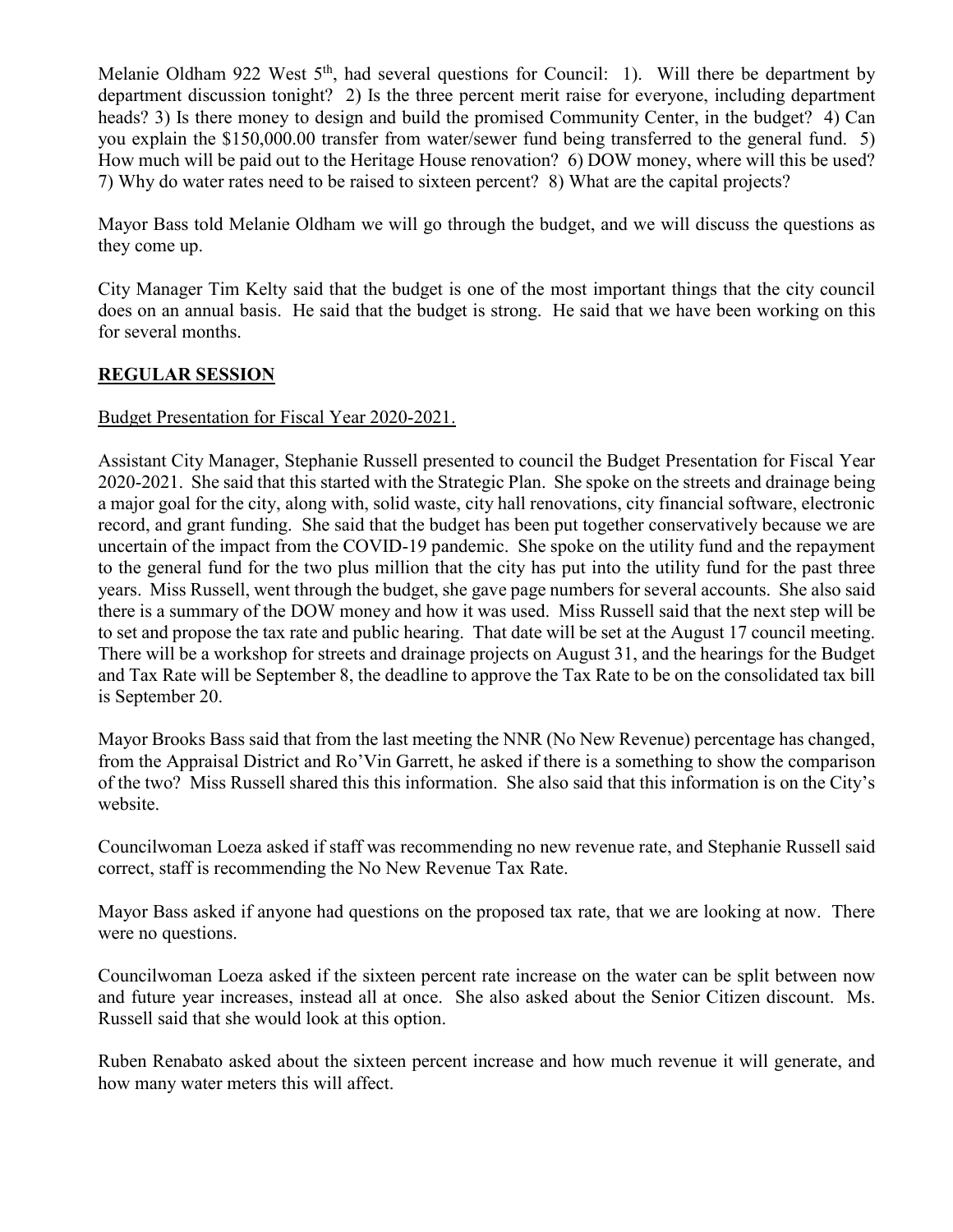Ms. Russell said annually it will generate 1.395 million. She said she will have to check on the water meter numbers.

Melanie Oldham spoke to Council about the sixteen percent on the water rate increase. She said there is a lot of people concerned about this.

Mayor Bass said that there will be discussion on this Monday.

Melanie Oldham also asked about the three percent merit raises across the board. Ms. Russell said that the merit raises are not across the board, she said some may be less. It's based-on performance.

Mayor Bass asked how do I answer if someone ask where the five million was spent. Ms. Russell said that on page 29 there is a summary of how the funds were spent. She said it paid the lease purchase agreements, repaired the HVAC at City Hall and Riverplace, demo of the old City Hall, and the Community House, additional concrete and street repairs, and a onetime, one-million-dollar loan to water and sewer.

City Manager Tim Kelty said that this is just transfers from the budget of last FY, there were also about a million and half from two other past budget years.

Mayor Bass asked if this budget was on the website, Ms. Russell said yes, it is.

Mr. Yates asked about the \$645,000.00 cost of repairs of HVAC at City Hall and Riverplace. Ms. Russell said that the broiler and the chiller was replaced at City Hall. And the chiller was replaced at Riverplace as well. Mayor Bass said that he believes that the cost at City Hall was approximately \$280,000 if not more.

Melanie Oldham asked about the money from DOW and Freeport LNG, and the onetime 5 million capital investments.

Tim Kelty said that the 2.7 million capital investments, are what Ms. Russell just covered. Paying off lease purchase agreements, \$1.3 million. HVAC repair for City Hall and Riverplace, \$645,000.00. Demo of old City Hall and the Community House, \$67,000.00. Additional concrete and street repairs, \$765,000.00. And a onetime one-million-dollar loan to water and sewer. Mr. Kelty said this is where this money was used.

Mayor Bass said that this is approximately \$5.2 million.

Councilman Yates said we would have been in a heck of a shape without this, we need to be thankful for this agreement with DOW.

Mayor Bass asked about the \$100,000.00 a year, until the total amount is paid off. Ms. Russell said yes. And Mr. Kelty said this will be until the year 2036. Ms. Russell said the full summary for this is on page 34, under Revenue Summary.

Melanie Oldham asked about the Community Center, if there will be funds for the design and build of this? And she asked why we are putting \$375,000 into the Heritage House. She also asked if there is money to fix the erosion at the Golf Course. Ms. Russell said that the we are working with FEMA and the engineer to repair the damage at the Golf Course. She said that there is no money budgeted for this because this is waiting for the award from FEMA.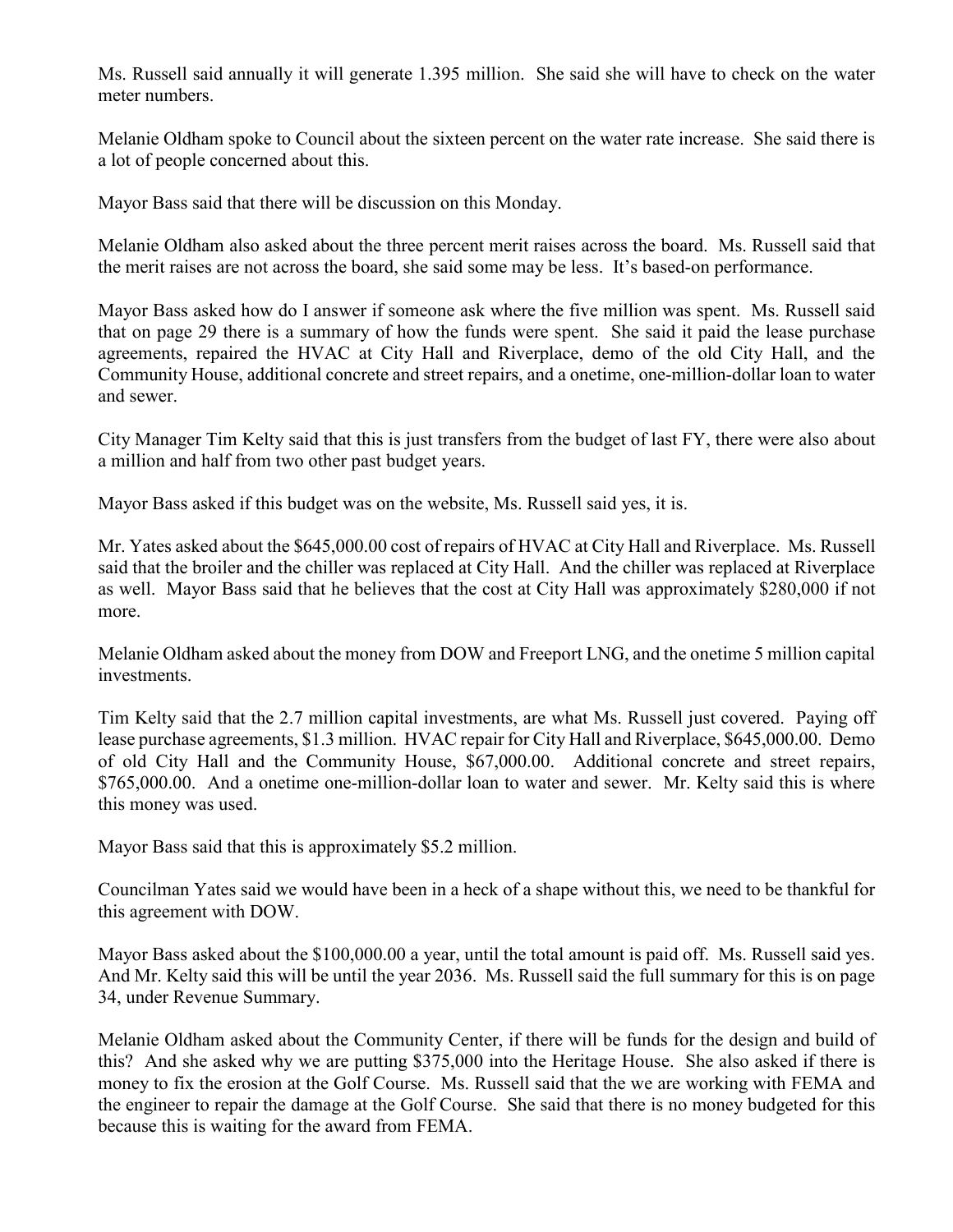Mayor Bass said that the Heritage House has significate damage, and asked Mr. Kelty to explain. Mr. Kelty said that the architect has discovered serious issues in the work that was previously done, it was done wrong. There is water damage on exterior and interior walls, some being structural walls that will have to be replaced.

Mayor Bass said that this is a lot of money.

Mayor Bass said in regards to the Community Center, there are some negotiation going on with different entities. This is why it is not included in this budget, there may be other ways to pay for it.

Mayor Bass asked how many department heads are in attendance, and if they are prepared to discuss their particular budgets? He asked, if there are any questions? He said they can be discussed by Ms. Russell or Mr. Kelty, or the department heads if they are prepared to discuss specific expenditures.

Melanie Oldham asked about the Administration Budget, she wanted to know about the Financial Officer that is being requested, and will they be able to write grants. Ms. Russell said that this position would be to assist her, and to segregate the duties. Ms. Russell said no, this position is not for a grant writer. Mayor Bass asked about the position and if will it have a positive effect on business for the City of Freeport as well as transparency, and accuracy? Ms. Russell said yes.

Mayor Bass asked if there are people in the City that can write grants. Ms. Russell said yes throughout the departments, they have written grants, and secured them. Mayor Bass asked if it is possible to hire someone that just writes grants. Ms. Russell said that it is sometimes better to get someone that specializes in the particular area.

Ty Morrow, 1867 Acacia Circle said that Mr. Kelty and Ms. Russell are correct. It is important to get the person that specializes in the grant that you are going for.

Mayor Bass asked where the Legal Fees and Chris Duncan fees are located in the budget. Ms. Russell said that Mr. Duncan is under Administration under Professional Services, on page 43. She said that she can provide a break down if council would prefer. Mayor Bass asked if there is not a line item for Legal Fees, he would like a line item added. And to add an additional \$150,000.00 to be asked for in legal fees.

Melanie Oldham spoke to council about the professional services, and she also asked about the \$150,000.00. Melanie Oldham asked if the Historical Museum still has remodel funds. Ms. Russell said yes.

Councilwoman Loeza asked what the salary is for the Financial Officer position. Ms. Russell said that it will be \$85,000.00. She said that this will be for computer, benefits, and salary.

Mayor Bass said that the VIC was moved and he would like to see a presence on 288, the main road through the area. So, visitors can stop and get information on where to stay, where to eat and things to do. He said a building on the green area by Antonelli's, the park and the Mystery. He said nothing big, but with A/C and heat. He would like staff to think about this to get back with something.

Councilman Yates asked about the software upgrade for \$135,000.00. Ms. Russell said this was approved by council in a previous meeting, and this is for the city's financial department, community development,